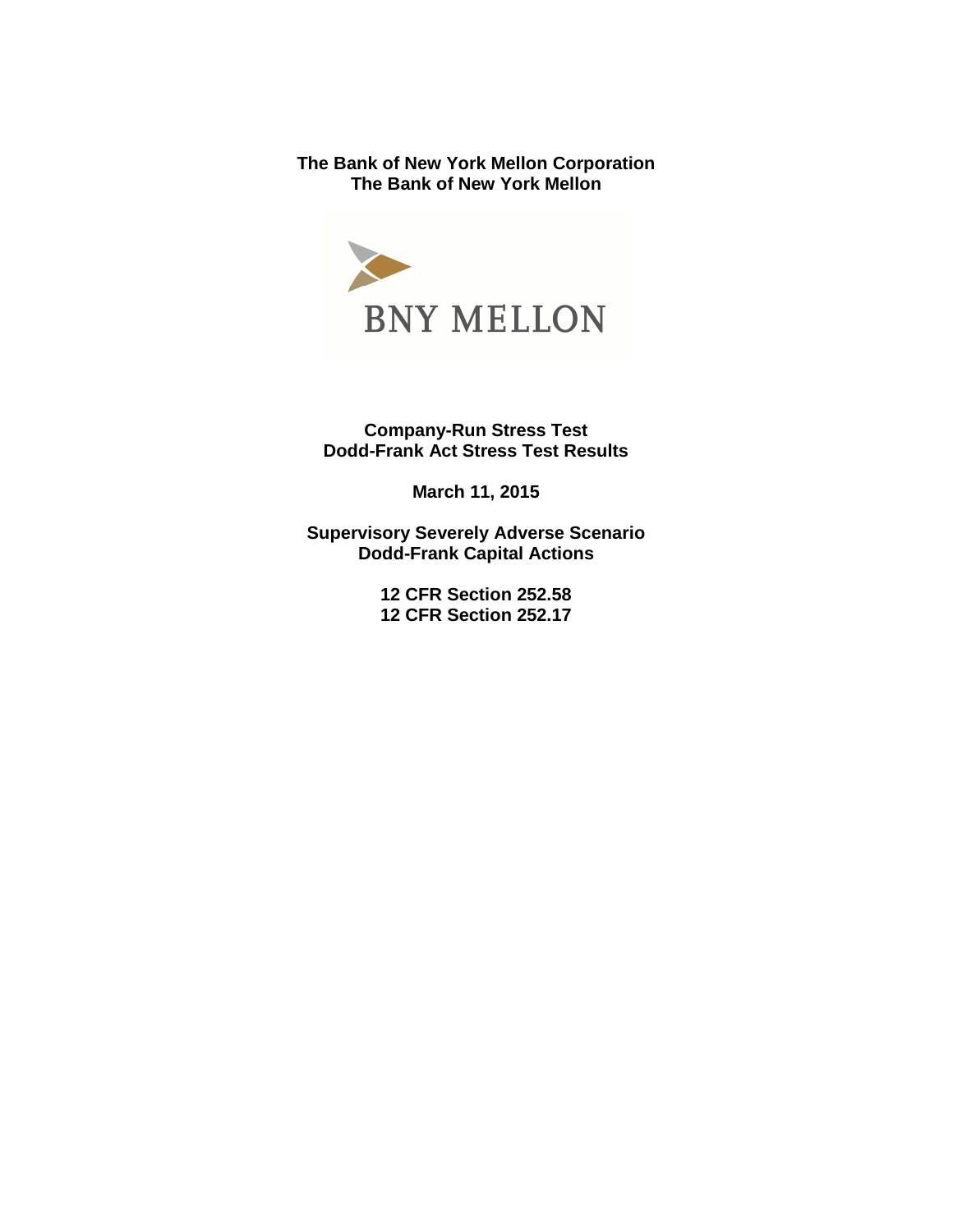#### **Introduction**

Throughout this document The Bank of New York Mellon Corporation on a consolidated basis is referred to as BNY Mellon, the Firm, we, our and us. BNY Mellon operates in 35 countries and serves more than 100 markets worldwide. The Firm is designed to lead the banking industry in providing services that enable institutions and individuals to manage and administer their financial assets. BNY Mellon strives to be the global provider of choice for:

- Asset management
- Wealth management
- Investment services

BNY Mellon's global client base consists of corporations, high-net-worth individuals and families, public funds and government agencies, foundations and endowments; global financial institutions including banks, broker-dealers, asset managers, insurance companies and central banks; financial intermediaries and independent registered investment advisors; and hedge fund managers. BNY Mellon is not focused on lending as a primary business and does not have a dedicated retail bank.

BNY Mellon is unique in its singular focus on the investment process - managing and servicing global financial assets. The Firm understands its role as a designated global systemically important financial institution as well as a key intermediary in the financial markets and is committed to ensuring that it maintains adequate capital resources to absorb losses without disrupting its ability to conduct business. BNY Mellon's key business model differentiators include the following:

- BNY Mellon serves as a single point of contact for clients that create, trade, hold, manage, service, distribute or restructure investments
- BNY Mellon has diverse streams of income, with a strategic focus on the Investment Management and Investment Servicing businesses
- The Firm's income statement is driven by non-interest income (over 80%), which provides a more annuity-like revenue stream that tends to be more stable in periods of stress
- The Firm does not provide traditional banking services to retail clients other than high-net worth individuals within the Wealth Management business; it does not lend to consumers in scale nor operate consumer banking branches
- BNY Mellon's clients are primarily large corporations and financial institutions, to which credit is typically extended on a secured basis in a manner complimentary to fee-based traditional banking business, rather than as a stand-alone activity. This generally results in lower levels of non-performing assets than is typical for the industry

BNY Mellon's businesses benefit from the global growth in financial assets and from the globalization of the investment process. Its financial goals focus on deploying capital to accelerate the long-term growth of the businesses, and generating an appropriate return to its shareholders within prudent, responsible, and pragmatic risk parameters. BNY Mellon's business model focuses on maintaining financial stability throughout market cycles, and accordingly, strives to maintain a strong balance sheet. Consequently, the Firm assumes less credit risk than most other financial service companies of its size, with one of its primary risks being operational.

Additional financial and other information about BNY Mellon and its principal business activities can be found in its 2014 Annual Report on Form 10-K and subsequent Quarterly Reports on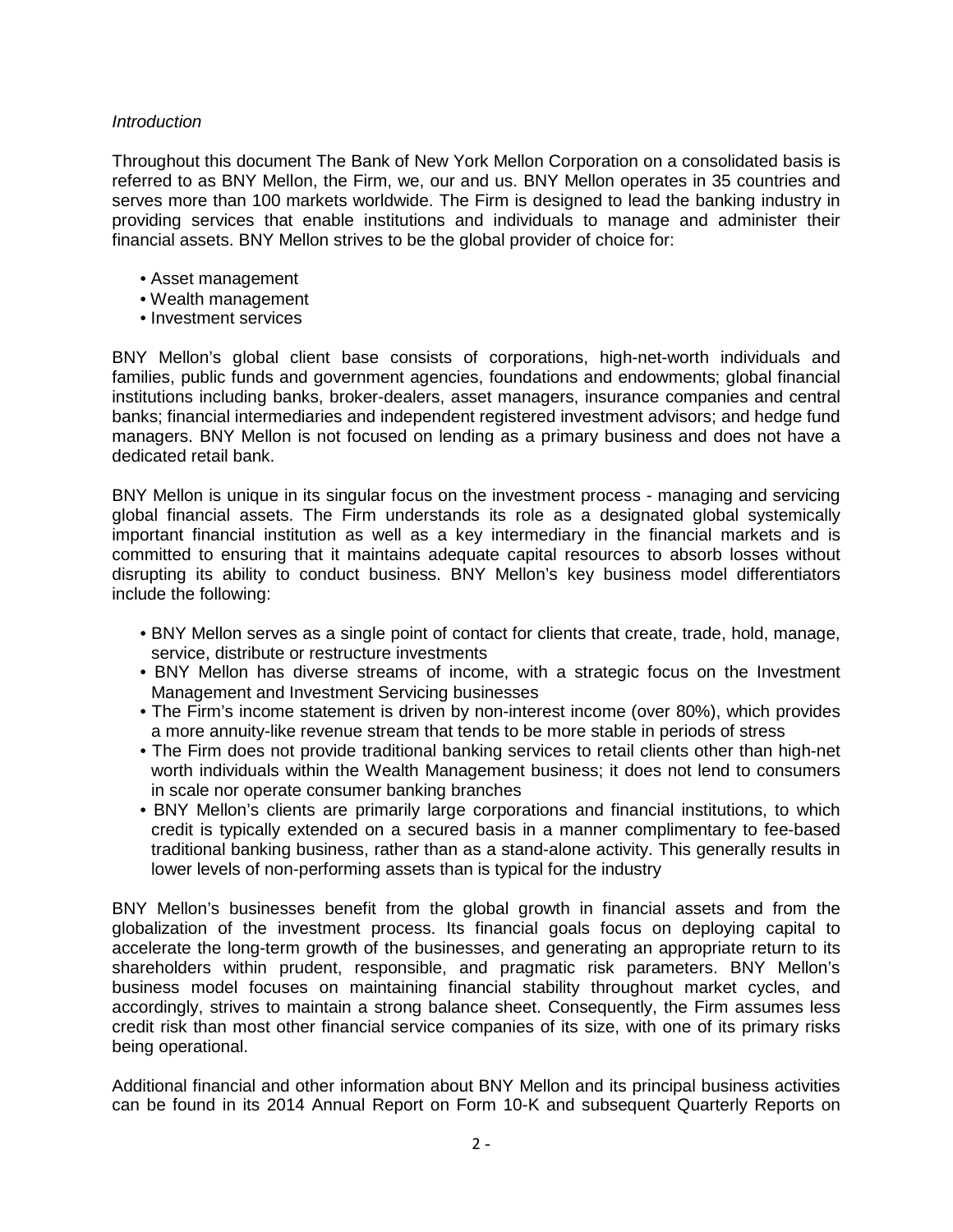Form 10-Q and other filings, referred to as SEC filings, with the Securities and Exchange Commission, which we make available on the Investor Relations section of our corporate website at [https://www.bnymellon.com](http:https://www.bnymellon.com).

The Bank of New York Mellon Corporation and The Bank of New York Mellon (the "Institutional Bank") are required to conduct company-wide stress tests and disclose a summary of those results pursuant to the requirements of 12 CFR Section 252 (the "Regulation"). Accordingly, we have developed the following disclosure, which contains the information required by the Regulation to be disclosed publicly. The information contained in this disclosure has been prepared in accordance with the Regulation. Any differences in the presentation of information concerning either BNY Mellon or the Institutional Bank contained herein relative to how these firms present such information for other purposes are solely due to our efforts to comply with the Regulation. The information presented herein does not, in any way, reflect changes to our organizational structure, business plans or practices, or strategy.

The projections contained herein are based on the Supervisory Severely Adverse Scenario provided by the Board of Governors of the Federal Reserve System for the 2015 Comprehensive Capital Analysis and Review ("CCAR") and annual Dodd-Frank Act Stress Testing ("DFAST") exercises. The Supervisory Severely Adverse Scenario is designed to be generally representative of a severe economic downturn scenario that can be described in many respects as similar to the recession beginning in 2008. The specific variables included in the Supervisory Severely Adverse Scenario such as economic activity, unemployment, exchange rates, prices, incomes, and interest rates are detailed in the document entitled "2015 Supervisory Scenarios for Annual Stress Tests Required under the Dodd-Frank Act Stress Testing Rules and the Capital Plan Rule" published on the Federal Reserve website on October 23, 2014. The Firm's capital plan relies on various models to forecast performance under stressed conditions. These models cover loss estimates, revenue projections, scenario infrastructure, and risk-weighted asset calculations. The projections contained within this disclosure represent hypothetical estimates that involve an economic outcome that is more adverse than expected, and accordingly these estimates are not forecasts of expected losses, pre-provision net revenue ("PPNR"), losses, net income before taxes, or capital ratios.

The Regulation requires us to include, among other things, certain assumptions with respect to capital actions ("Dodd-Frank Capital Actions") when computing pro forma capital ratios, across the nine quarter assessment horizon, including: common stock dividends equal to the quarterly average dollar amount of common stock dividends that BNY Mellon paid in the previous year; payments on any other instrument that is eligible for inclusion in the numerator of a regulatory capital ratio equal to the stated dividend, interest, or principal due on such instrument during the quarter; and no redemption or repurchase of any capital instrument that is eligible for inclusion in the numerator of a regulatory capital ratio. Dodd-Frank Capital Actions also require us to assume no new issuances of capital instruments over the second to ninth quarters of the planning horizon, except for issuances related to expensed employee compensation. In practice, if a severely adverse economic scenario were to in fact occur, it is highly likely that BNY Mellon would respond with certain capital conservation actions consistent with internal policy, and could change planned distributions. The stress test results summarized in this report should not be interpreted as expected or likely outcomes, but rather as a possible result under hypothetical, highly adverse economic conditions.

A description of the types of risks included in the stress test, a general description of methodologies applied and a summary of our company-run stress test results under the Supervisory Severely Adverse Scenario with Dodd-Frank Capital Actions follows.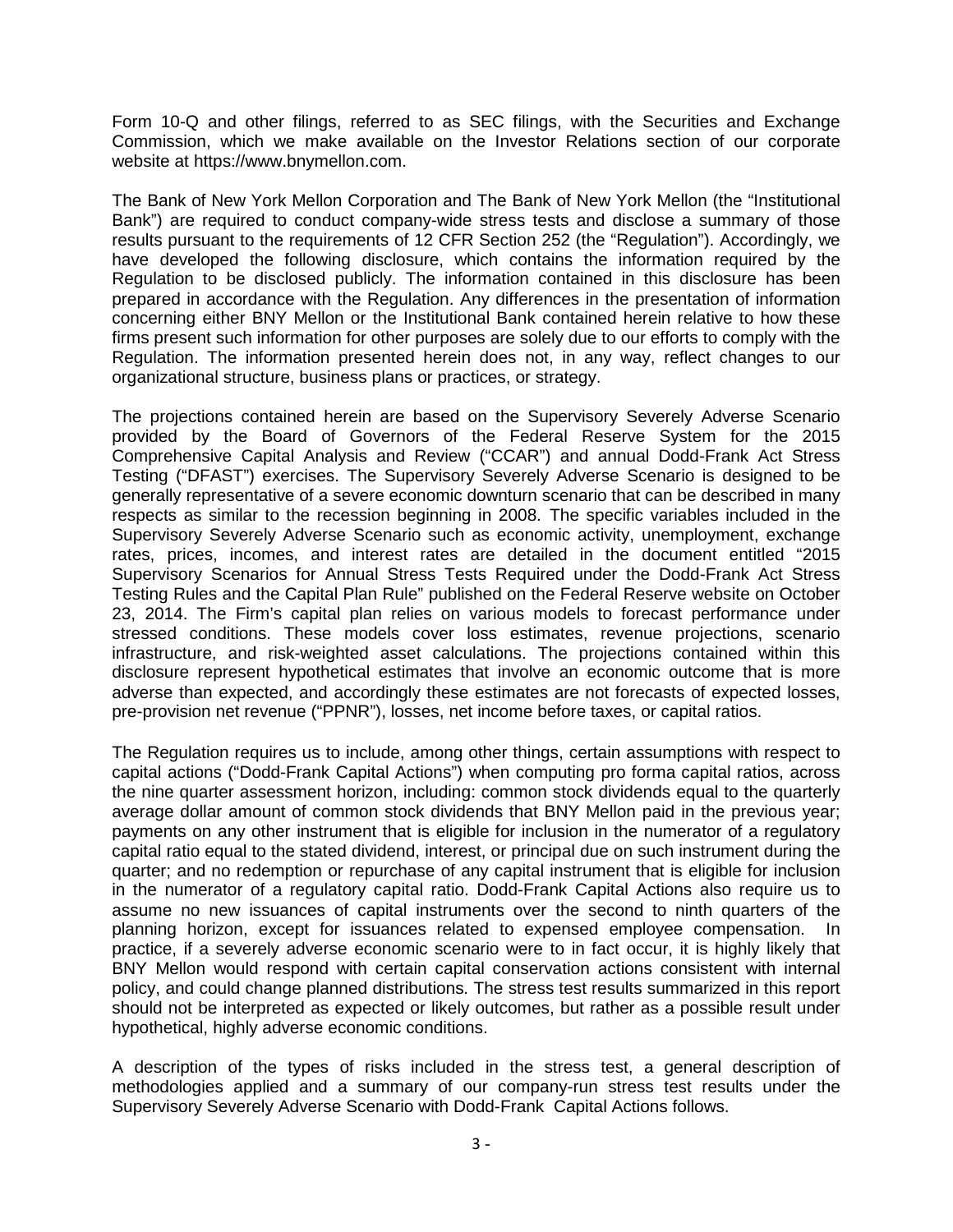#### Description of types of risks included in the stress test

When conducting the company-run stress test under the Supervisory Severely Adverse Scenario with Dodd-Frank Capital Actions, BNY Mellon evaluated and incorporated the principal risks that have been determined to influence it. These risks include operational/business risk, market risk, credit risk, and liquidity risk. The following table presents the primary type of risk typically embedded in on- and off-balance-sheet instruments.

# **Table 1: Risks of BNY Mellon's On- and Off-balance Sheet Instruments**

| <b>Balance Sheet Instruments</b>                                           | <b>Types of Risk</b>         |
|----------------------------------------------------------------------------|------------------------------|
| Assets:                                                                    |                              |
| Interest-bearing deposits with banks                                       | Credit                       |
| Federal funds sold and securities<br>purchased under resale agreements     | Market, Credit               |
| Securities                                                                 | Market, Credit               |
| Trading assets                                                             | Market, Credit               |
| Loans                                                                      | Credit                       |
| Goodwill                                                                   | Operational/Business, Market |
| Intangible assets                                                          | Operational/Business, Market |
| Liabilities:                                                               |                              |
| Deposits                                                                   | Liquidity                    |
| Federal funds purchased and securities<br>sold under repurchase agreements | Liquidity                    |
| <b>Trading liabilities</b>                                                 | Market, Liquidity            |
| Payables to customers and broker-<br>dealers                               | Liquidity                    |
| Commercial paper                                                           | Liquidity                    |
| Off-balance-sheet instruments:                                             |                              |
| Lending commitments                                                        | Credit, Liquidity            |
| Standby letter of credit                                                   | Credit, Liquidity            |
| Commercial letters of credit                                               | Credit, Liquidity            |
| Securities lending indemnifications                                        |                              |

Operational/Business Risk. Operational risk is the risk of loss resulting from inadequate or failed internal processes, human factors and systems, or breaches of technology and information systems, or from external events. Operational risk also includes fiduciary risk, reputational risk, and the risk of potential legal or regulatory actions that could arise as a result of noncompliance with applicable laws and/or regulatory requirements.

Market Risk. Market risk is the risk of loss due to adverse changes in the financial markets. BNY Mellon's market risks are primarily interest rate, foreign exchange risk, and equity risk. Market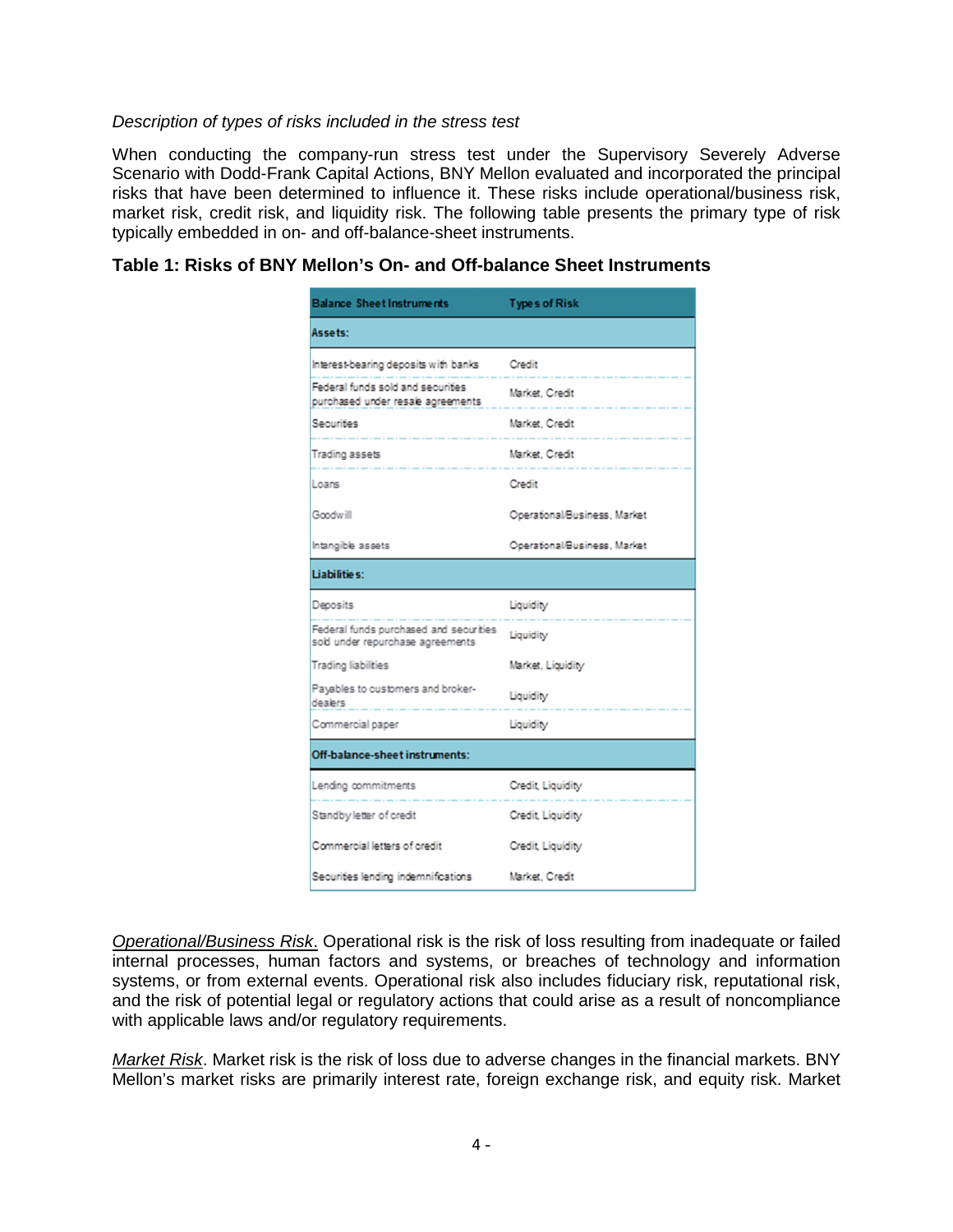risk particularly impacts our exposures that are marked-to-market such as the securities portfolio, trading book, and equity investments.

Credit Risk. Credit Risk is the possible loss we would suffer if any of our borrowers or other counterparties were to default on their obligations to us. Credit risk is resident in the majority of our assets, but primarily concentrated in the loan and securities books, as well as off-balance sheet exposures such as lending commitments, letters of credit, and securities lending indemnifications.

Liquidity Risk. Liquidity risk is the risk that BNY Mellon cannot meet its cash and collateral obligations at a reasonable cost for both expected and unexpected cash flows, without adversely affecting daily operations or financial conditions. Liquidity risk can arise from cash flow mismatches, market constraints from inability to convert assets to cash, inability to raise cash in the markets, deposit run-off, or contingent liquidity events. Thus, liquidity risk can be inherent in the majority of our balance sheet exposures.

BNY Mellon's annual company-run stress test under the Supervisory Severely Adverse Scenario with Dodd-Frank Capital Actions contained wide-ranging impacts across multiple risk areas including the principal risk types identified above. To incorporate these risks into our annual stress test, BNY Mellon identified and stressed key risk drivers and assumptions to estimate how losses might be incurred and how an event in one risk may migrate into other areas. The following section discusses BNY Mellon's methodology for translating the Supervisory Severely Adverse Scenario's variables into various financial impacts including expected losses, net income, on- or off-balance sheet, liquidity, leverage, and capital positions. Please refer to BNY Mellon's Annual Report on Form 10-K for the year ended December 31, 2014 for a broader description of the BNY Mellon's capital planning and risk management process.

#### General description of methodologies

BNY Mellon has forecasted projected losses, pre-provision net revenue, provision for loan and lease losses and other factors affecting capital using a series of models and estimation techniques that translate the economic and financial variables in the Supervisory Severely Adverse Scenario to BNY Mellon's losses and revenues.

Occasionally it is necessary to supplement modeled projections with expert judgment where historical data may be inadequate to project loss and revenue estimates or historical relationships may not hold up under forward-looking hypothetical scenarios. In these cases, BNY Mellon ensures consistency of projections with the conditions of the stress test through a cross-functional governance structure and control environment that incorporates multiple levels of review, challenge, and approval.

Provision for loan losses. BNY Mellon has developed a series of models to estimate losses on various types of loans. Loss projection methods are product-specific and link economic variables to credit performance based on historical and expected relationships. The table below identifies major loan types and key assumptions used to derive loss estimates.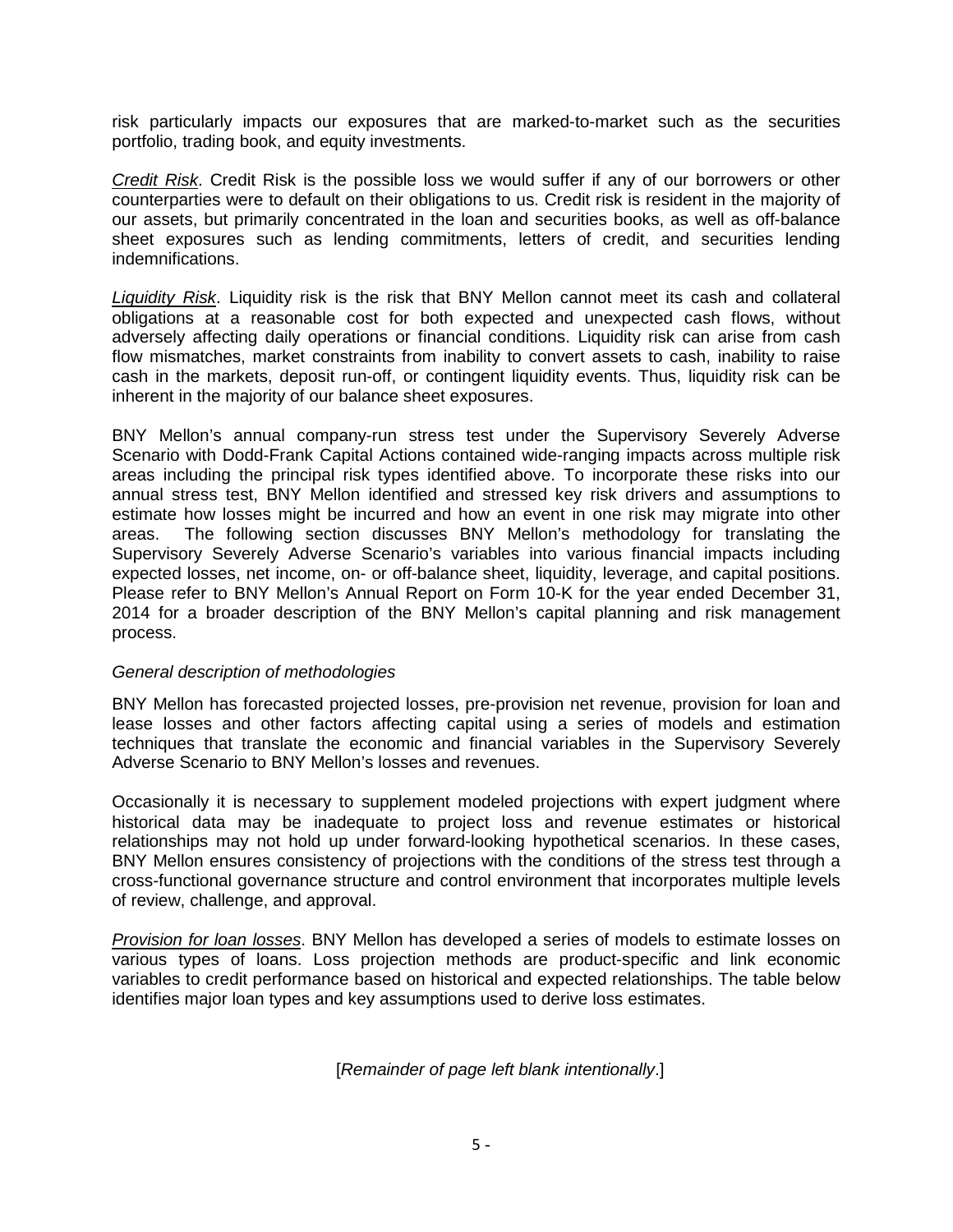| <b>Description of Methodology</b><br>Loan Type                            |                                                                                                                                                                                                                                                                                                                                                             | <b>Key Assumptions</b>                                                                                                              |
|---------------------------------------------------------------------------|-------------------------------------------------------------------------------------------------------------------------------------------------------------------------------------------------------------------------------------------------------------------------------------------------------------------------------------------------------------|-------------------------------------------------------------------------------------------------------------------------------------|
| First-lien, Closed End<br><b>Domestic Residential</b><br><b>Mortgages</b> | • Statistical model estimated using loan-level data<br>on mortgage characteristics and performance<br>supplemented by macroeconomic indicators and<br>house price data                                                                                                                                                                                      | • Macroeconomic factors such as:<br>- Housing Price Index ("HPI")<br>- Unemployment rate<br>- Mortgage rates                        |
| <b>Home Equity Lines of</b><br>Credit ("HELOCs")                          | • Loss Given Default ("LGD") approach based on<br>historical relationships between macroeconomic<br>factors and non-accrual loan balance data                                                                                                                                                                                                               | • Macroeconomic factors such as:<br>- HPI<br>- Unemployment rate                                                                    |
| <b>Domestic Commercial</b><br><b>Real Estate Loans</b>                    | • Counterparties are individually assigned stressed<br>ratings by adjusting the inputs to BNY Mellon's<br>CRE Probability of Default ("PD") scorecard, which<br>produces a stressed PD for each quarter. For each<br>impaired exposure, a downturn LGD percentage is<br>applied to the Exposure at Default ("EAD") to<br>generate an immediate credit loss. | • Macroeconomic factors such as:<br>- Unemployment rate<br>- BBB corporate yield<br>- Commercial real estate prices<br>- Prime rate |
| <b>Corporate Wholesale and</b><br>Other*                                  | • Expected loss model relying on stressed transition<br>matrix, PD, LGD, and Usage Given Default<br>("UGD"). The stressed transition matrix was linked<br>to macroeconomic factors through statistical<br>models. For each impaired exposure, a downturn<br>LGD percentage is applied to the EAD to generate<br>an immediate credit loss.                   | • Macroeconomic factors such as:<br>- Unemployment<br>- Capacity utilization<br>- 10-year Treasury yield<br>- 2-year Treasury yield |

# **Table 2: Credit Portfolio Loss Methodologies and Assumptions**

*\*C&I, loans to depositories and other financial institutions, loans for purchasing or carrying securities, overdrafts, and leases*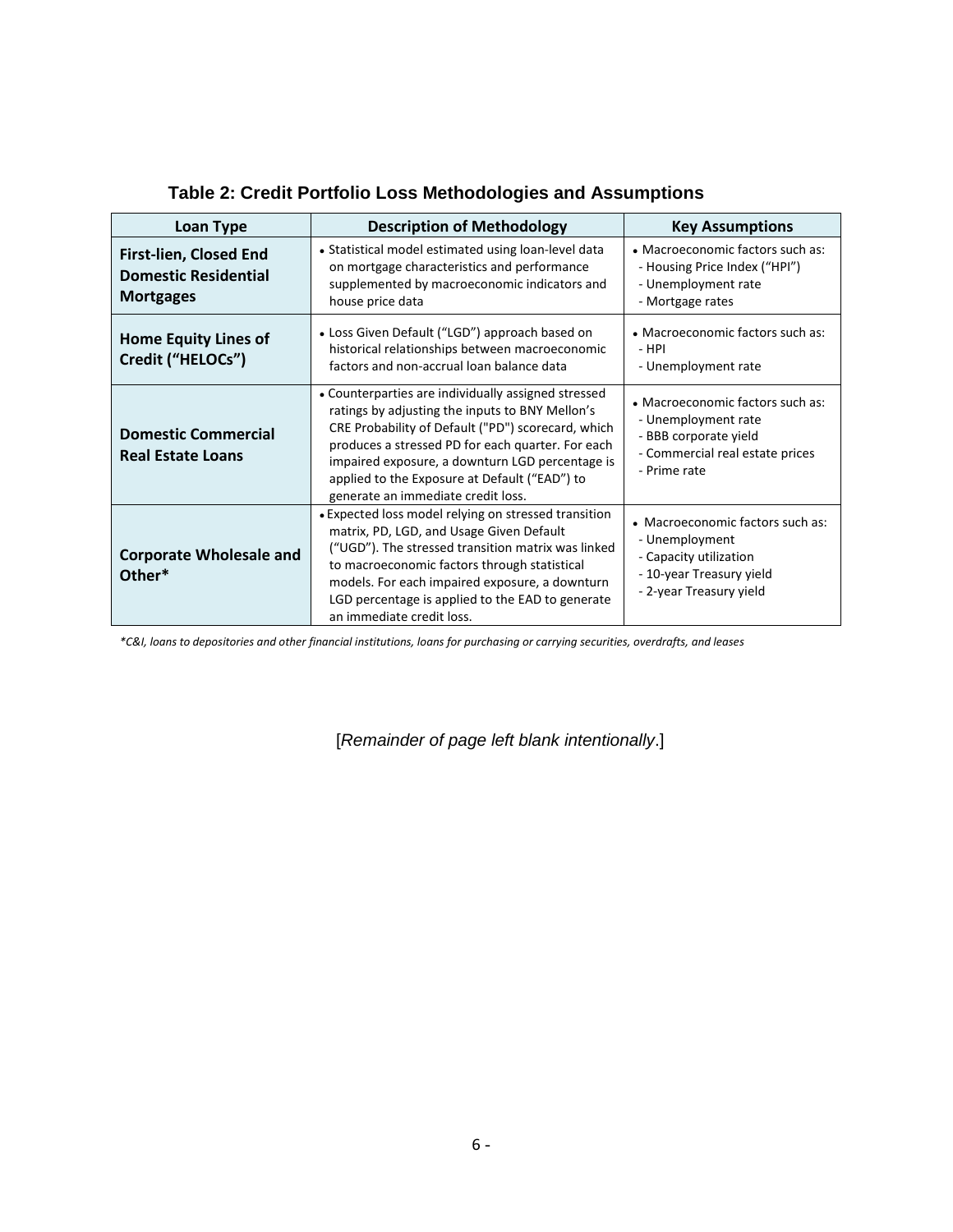Realized gains/losses on securities. BNY Mellon uses instrument-specific methodologies to forecast other-than-temporary impairment ("OTTI") on its securities investment portfolio. These securities are divided into two separate and distinct classes: securities we intend to hold to maturity are held to maturity ("HTM"), and all other securities are classified as available-for-sale ("AFS"). Loss estimates are recognized in accordance with BNY Mellon's established accounting policy. The table below identifies major security types and key assumptions used to derive loss estimates.

| <b>Security Type</b>                       | <b>Description of Methodology</b>                                                                                                                                                                                                                                                                                     | <b>Key Assumptions</b>                                                                                                                                                    |
|--------------------------------------------|-----------------------------------------------------------------------------------------------------------------------------------------------------------------------------------------------------------------------------------------------------------------------------------------------------------------------|---------------------------------------------------------------------------------------------------------------------------------------------------------------------------|
| <b>Domestic Non-</b><br><b>Agency RMBS</b> | • Statistical model estimated using loan-level data on<br>mortgage characteristics and performance<br>supplemented by macroeconomic indicators and<br>house price data                                                                                                                                                | • Collateral type and characteristics<br>• Macroeconomic factors such as:<br>- HPI<br>- Unemployment rate<br>- Mortgage rates                                             |
| <b>Foreign RMBS</b>                        | • Combines macro-economic variables, historical pool<br>performance and the pool level characteristics to<br>generate monthly performance measures such as<br>delinquencies, CPR, CDR and charge offs. The<br>performance measures are then used in a waterfall<br>tool to determine losses on foreign RMBS tranches. | • Collateral type and characteristics<br>• Macroeconomic factors such as:<br>- HPI<br>- Unemployment rate<br>- Interest rates                                             |
| <b>CMBS</b>                                | • Combines macro-economic variables, CRE market<br>factors and loan-level details to generate the credit<br>risk measures including PD and LGD. PD and LGD are<br>then used to determine losses on CMBS.                                                                                                              | • Loan details<br>• Property type and characteristics<br>• Macroeconomic factors such as:<br>$-$ HPI<br>- Unemployment rate<br>- Federal Funds rate<br>- Treasury 10 Year |
| <b>Consumer ABS</b>                        | • Combines macro-economic variables, historical pool<br>performance and the pool level characteristics to<br>generate monthly performance measures such as<br>delinquencies, CPR, CDR and charge offs. The<br>performance measures are then used in a waterfall<br>tool to determine losses on ABS tranches.          | • Collateral type and characteristics<br>• Macroeconomic factors such as:<br>- Unemployment rate<br>- Treasury rates<br>- LIBOR rates                                     |
| <b>Bond Portfolio*</b>                     | • PD/LGD approach                                                                                                                                                                                                                                                                                                     | • Product-specific ratings transition analysis                                                                                                                            |
| <b>CLOs</b>                                | • Bottom-up cash flow modeling approach in which<br>the collateral performance is modeled on a loan-<br>level basis.                                                                                                                                                                                                  | • Underlying collateral metrics including:<br>- Prepayment rate<br>- Default rate<br>- Severity rate                                                                      |

**Table 3: Securities Portfolio OTTI Methodologies and Assumptions** 

*\*Corporate bonds, municipal bonds, sovereign bonds, and covered bonds* 

Operational losses. In addition, BNY Mellon used a methodology to estimate operational losses that incorporates both internal and external data. We forecast both litigation and non-litigation operational losses under separate methodologies.

For non-litigation loss estimates, BNY Mellon's forecasting methodology leverages the Advanced Measurement Approach ("AMA") capital model which uses internal and external data. Operational loss is stressed to the same level to which the macroeconomic environment is stressed. The loss projection for a stress scenario is a stressed percentile of the loss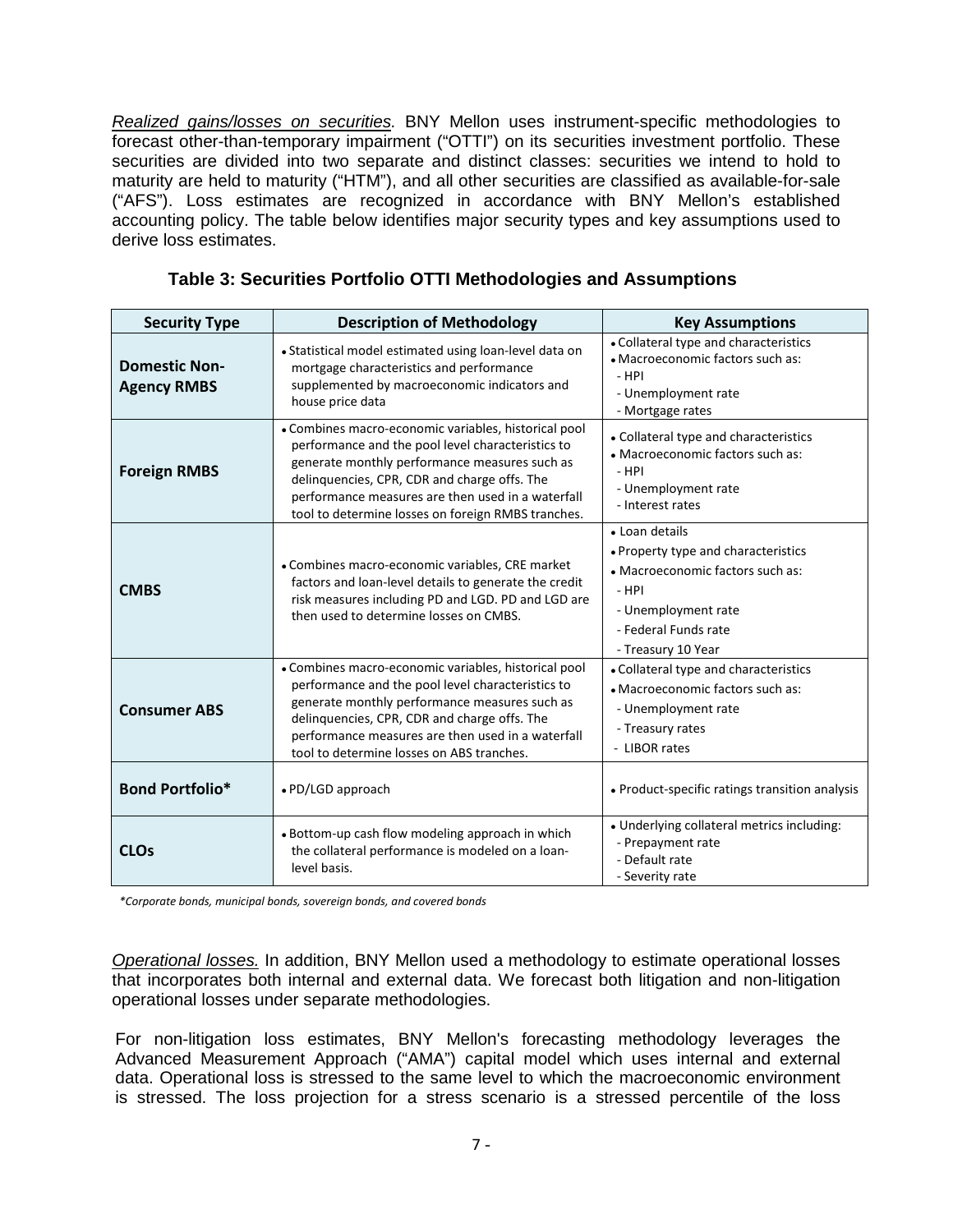distribution from the AMA capital model, with the stressed percentile reflecting the stress level of the macroeconomic environment as determined by a principal component analysis of the macroeconomic factors.

For litigation loss estimates, BNY Mellon's forecasting methodology relies on a combination of high frequency, low severity cases and low frequency, high severity cases that draw from historical experience as well as potential losses associated with new litigation that may arise over the normal course of business (within the projection horizon).

Pre-provision net revenue. Consistent with the balance sheet and exposure assumptions used for loss estimation, BNY Mellon developed a model to project all key elements of pre-provision net revenue including net interest income, non-interest income, and non-interest expense.

| <b>PPNR Component</b>                 | <b>Description of Methodology</b>                                                                                                                                                                                                                                                                                                                                                                 | <b>Key Assumptions</b>                                                                                                          |  |
|---------------------------------------|---------------------------------------------------------------------------------------------------------------------------------------------------------------------------------------------------------------------------------------------------------------------------------------------------------------------------------------------------------------------------------------------------|---------------------------------------------------------------------------------------------------------------------------------|--|
| <b>Net Interest</b><br>Income         | • Current and forecasted balance sheet positions and cash flows<br>are modeled by product type and reflect growth, runoff,<br>prepayment and loss projection assumptions.                                                                                                                                                                                                                         | • Future balance sheet growth<br>• Runoff and pricing assumptions<br>• Interest rates<br>• Prepayment assumptions               |  |
| <b>Non-Interest</b><br><b>Revenue</b> | • Total non-interest revenue projection is comprised of a series of<br>granular projection models for individual revenue lines<br>developed using historical data<br>• A majority are regression models tied to the external economic<br>factors and used to describe the forward scenarios. In cases<br>where regression models were insufficiently robust, historical<br>averages were employed | • Asset and trading volumes<br>• Growth rates<br>• Macroeconomic factors, such as:<br>- GDP<br>- Equity indices<br>- Volatility |  |
| <b>Non-Interest</b><br><b>Expense</b> | • Variable expenses were modeled based on historical expense to<br>non-interest revenue relationships<br>• Distinct Board-approved initiatives identified by management<br>are additionally layered into the projections over the projection<br>horizon                                                                                                                                           | • Non-interest revenue projections<br>• Growth rates                                                                            |  |

# **Table 4: Pre-Provision Net Revenue Methodologies and Assumptions**

Capital position. BNY Mellon's forecasting process employed a set of methodologies to layer in the effect of losses, pre-provision net revenue, and provision for loan and lease losses on pro forma capital levels and ratios.

Future balance sheet growth, runoff and pricing assumptions were derived from business line forecasts, historical trends, market dynamics, and balance sheet strategy input from senior management and are reflective of the economic and interest rate environments being analyzed under the Supervisory Severely Adverse Scenario. BNY Mellon forecasts risk-weighted assets ("RWA") based on the changes in its individual asset components in each quarter of the projection horizon. Credit RWA was projected in a manner consistent with the phased-in transitional provisions of the final U.S. capital rule, which looks to the generally applicable riskbased capital approach (also known as Basel I) during 2014, while quarters thereafter look to the Basel III standardized approach methodology for calculating credit RWA. The Firm further recognizes that the CCAR and DFAST 2015 exercise approaches credit RWA solely from the perspective of the standardized approach (or, in 2014 quarters, the equivalent Basel I-based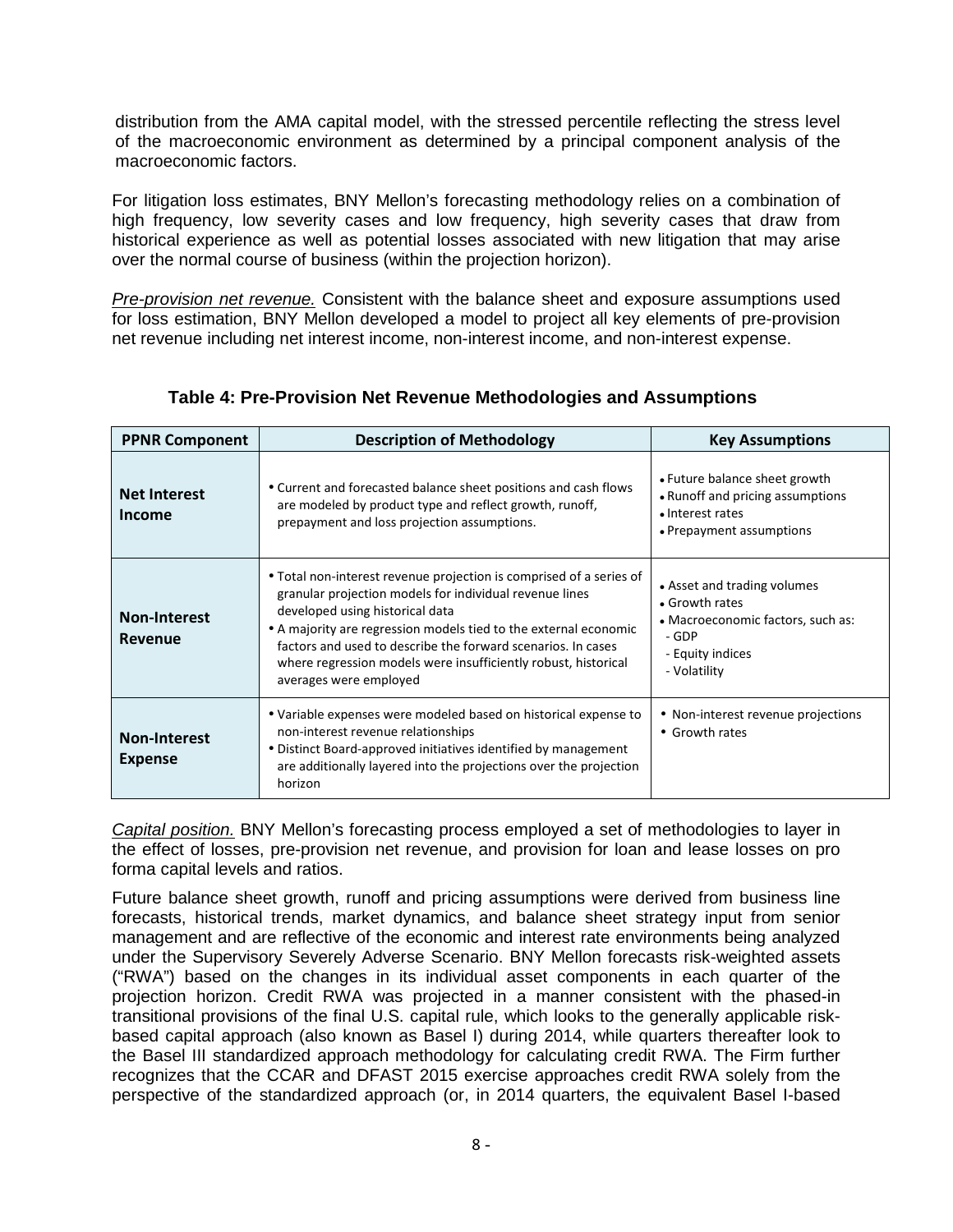standards) for advanced approaches organizations, while during recent quarters the advanced approaches risk-weighting framework has been the Firm's constraining measure. Additionally, the market risk capital rules were used over the entire projection period for calculating market risk RWA. In addition, the Firm recognizes that the final U.S. capital rule's transitional phase-in timeline for many significant items, including adjusted other comprehensive income, intangible assets, and required regulatory capital levels and buffers, works to enhance its excess capital position in the near term. BNY Mellon's Supervisory Severely Adverse Scenario post-stress capital position reflects regulatory capital inclusive of PPNR and stress losses. Additionally, BNY Mellon's Supervisory Severely Adverse Scenario post-stress capital includes a set of capital actions based on historical capital distributions, including common stock dividends, contracted payments, and a general assumption of no redemptions, repurchases, or issuances of capital instruments. These projections do not reflect BNY Mellon's currently planned capital actions, and might not reflect its behavior in an actual severely stressed environment.

Counterparty default. BNY Mellon is one of the eight banking organizations with substantial trading or custodial operations that are required to incorporate a counterparty default scenario component into the Supervisory Severely Adverse Scenario. Specifically, per guidance, BNY Mellon is required to estimate and report the potential losses and related effects on capital associated with the instantaneous and unexpected default of the Firm's single largest counterparty across derivatives, securities lending, and repurchase/reverse repurchase agreement activity. BNY Mellon's single largest counterparty was determined by net stressed losses, which were computed by revaluing exposures and collateral using the set of hypothetical asset price shocks specified in the Federal Reserve's global market shock scenarios.

#### Explanation of the most significant causes for changes in regulatory capital

.

As demonstrated by BNY Mellon's DFAST results, the Firm maintains excess regulatory capital in every quarter, for every ratio, over the entire planning horizon throughout the Supervisory Severely Adverse Scenario. This success is driven by a number of factors, including the Firm's strong capital generation and its risk profile. Declines in BNY Mellon's regulatory capital ratios in projection quarter one were driven by one-time losses arising from the counterparty default scenario, impairments within the securities portfolio, and lower noninterest income. For the remainder of the projection horizon, net income before taxes shows gradual improvement as no further material counterparty default losses or securities impairments are recognized, and fee revenues begin to show modest recovery as macroeconomic conditions improve.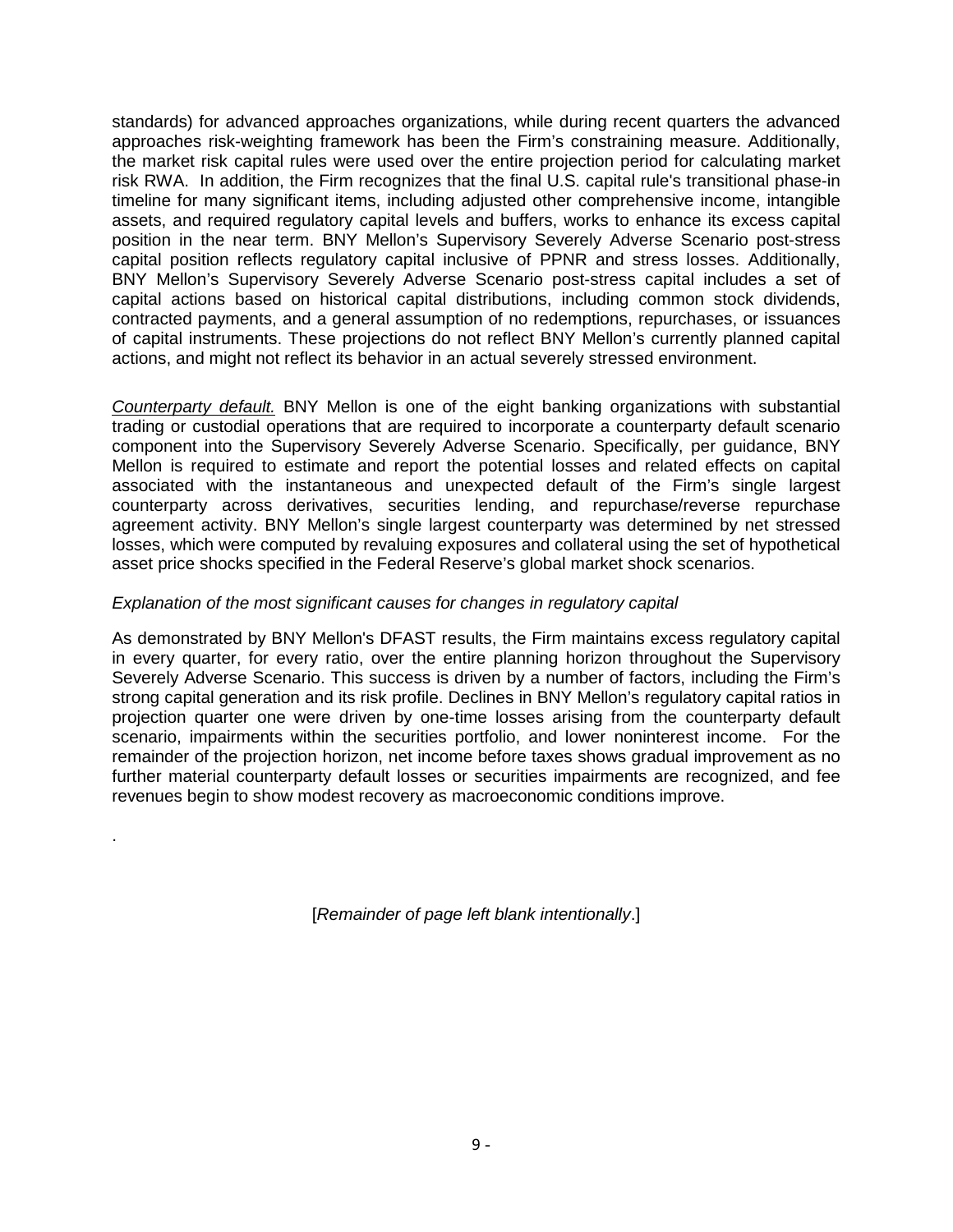# **BNY Mellon – Tables of Statistical Results.**

#### **COMPANY-RUN RESULTS**

#### **Dodd-Frank Act Stress Testing Results**

Projected Stressed Capital Ratios

BNY Mellon Estimates in the Supervisory Severely Adverse Scenario

 The capital ratios are calculated using capital action assumptions provided within the Dodd-Frank Act stress testing rule. These projections represent hypothetical estimates that involve an economic outcome that is more adverse than expected. These estimates are not forecasts of expected losses, revenues, net income before taxes, or capital ratios. The minimum capital ratio presented is for period Q4 2014 to Q4 2016.

## **Table 5: Projected Stressed Capital Ratios through Q4 2016 under the Supervisory Severely Adverse Scenario**

|                                        |            | <b>Ending</b> | <b>Minimum</b> |
|----------------------------------------|------------|---------------|----------------|
| Tier 1 common ratio (%)                | 13.9       | 15.9          | 13.2           |
| Common equity tier 1 capital ratio (%) | $15.1^1$   | 13.5          | 12.3           |
| Tier 1 risk-based capital ratio (%)    | $16.3^{1}$ | 14.5          | 13.4           |
| Total risk-based capital ratio (%)     | $17.0^{1}$ | 14.9          | 13.9           |
| Tier 1 leverage ratio (%)              | 5.8        | 5.8           | 5.5            |

 $\mathbf{1}$  assets based on the generally applicable risk-based capital rules (during 2014 this standard looks to Basel I-based risk-weightings in lieu of Basel III's standardized approach). At Sept. 30, 2014 BNY Mellon's reported constraining common equity tier 1, tier 1 capital, and total capital ratios were 11.4%, 12.3%, and 12.7%, respectively, based on asset risk-weightings using the Basel III advanced approach Actual Q3 2014 risk-based capital ratios are calculated using Basel III standardized risk-weighted framework.

#### **Table 6: Projected Loan Losses by Type of Loan for Q4 2014 through Q4 2016 under the Supervisory Severely Adverse Scenario**

| <b>Loan losses</b>                | \$0.4 | 1.0% |
|-----------------------------------|-------|------|
| First-lien mortgages, domestic    | \$0.0 | 0.6% |
| Junior liens and HELOCs, domestic | \$0.0 | 0.0% |
| Commercial and industrial         | \$0.1 | 3.6% |
| Commercial real estate, domestic  | \$0.1 | 5.8% |
| Credit cards                      | \$0.0 | 0.0% |
| Other consumer                    | \$0.0 | 0.9% |
| Other Ioans                       | \$0.2 | 0.6% |

 1. Average loan balances used to calculate portfolio loss rates exclude loans held for sale and loans held for investment under fair value option, and are calculated over nine quarters.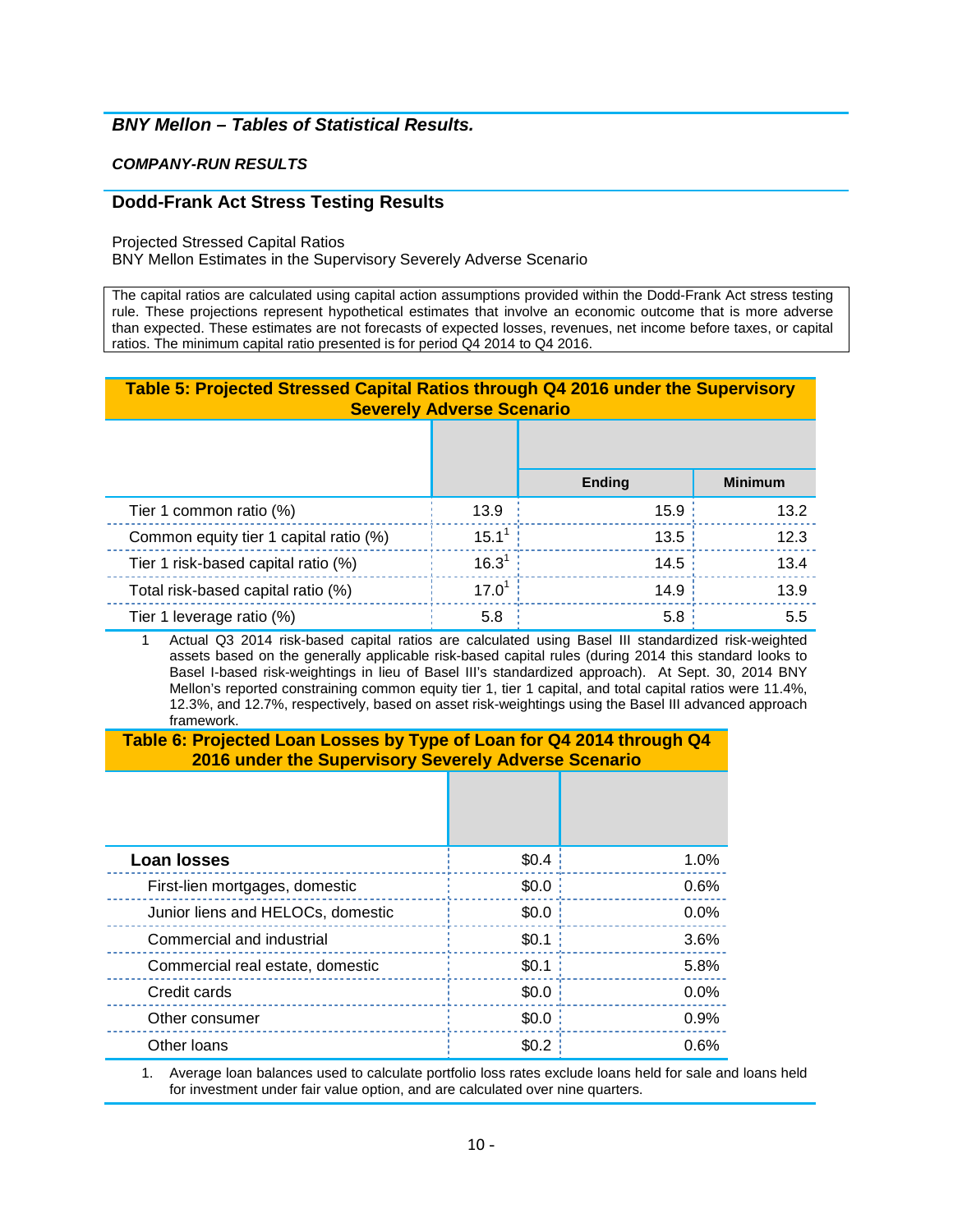#### **Table 7: Projected Losses, Revenue, and Net Income Before Taxes for Q4 2014 through Q4 2016 under the Supervisory Severely Adverse Scenario**

| Pre-provision net revenue <sup>2</sup>          | \$3.6   | 1.0% |
|-------------------------------------------------|---------|------|
| Other revenue <sup>3</sup>                      | \$0.0   | 0.0% |
| less                                            |         |      |
| Provisions                                      | \$0.5   | 0.1% |
| Realized losses/(gains) on securities (AFS/HTM) | \$0.4\$ | 0.1% |
| Trading and counterparty losses <sup>4</sup>    | \$1.4   | 0.4% |
| Other losses/gains <sup>5</sup>                 | \$0.0   | 0.0% |
| equals                                          |         |      |
| Net income before taxes                         | \$1.3   | 0.3% |

1. Average assets are averaged over the nine-quarter planning horizon.

2. Pre-provision net revenue includes losses from operational-risk events, mortgage repurchase expenses, and other real estate owned (OREO) costs.

 3. Other revenue includes one-time income and (expense) items not included in pre-provision net revenue.

4. Trading and counterparty losses include mark-to-market and credit valuation adjustments (CVA) losses and losses arising from the counterparty default scenario component applied to derivatives, securities lending, and repurchase agreement activities.

5. - Other losses/gains includes projected change in fair value of loans held for sale and loans held for investment measured under the fair value option, and goodwill impairment losses.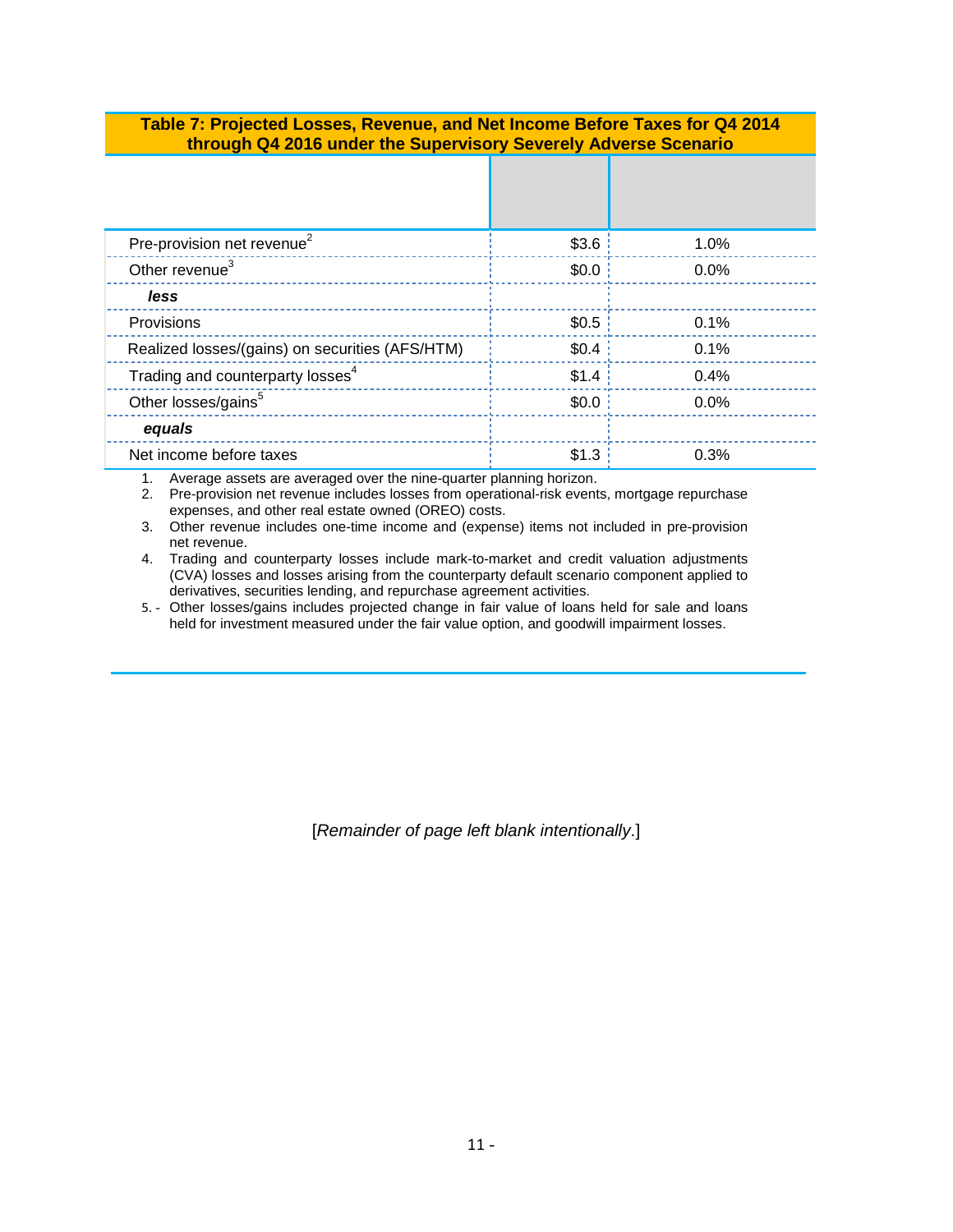### **Institutional Bank – Summary of Results.**

When conducting the company-run stress test under the Supervisory Severely Adverse Scenario and Dodd-Frank Capital Actions, the Institutional Bank evaluated the types of risks and utilized the same methodologies as described above in the discussion concerning BNY Mellon.

As demonstrated by the Institutional Bank's DFAST results, the Institutional Bank maintains excess regulatory capital in every quarter, for every ratio, over the entire planning horizon of the Supervisory Severely Adverse Scenario. These results are driven by a number of factors, including the Institutional Bank's strong capital generation and its risk profile. The Institutional Bank's business model provides for stability in capital generation and a sustainable base from which to make capital distributions. As a provider of investment services, the Institutional Bank is not focused on lending as a primary business. Thus its exposure to metrics such as unemployment and housing prices is limited relative to traditional retail, commercial and investment banks. As an investment servicer, the Institutional Bank's businesses benefit from the global growth of financial assets. The results of the Institutional Bank's annual DFAST stress-test demonstrate how its business model allows it to continue to serve as a source of strength in stress environments. As such, the Institutional Bank is able to remain sufficiently capitalized throughout the Supervisory Severely Adverse Scenario.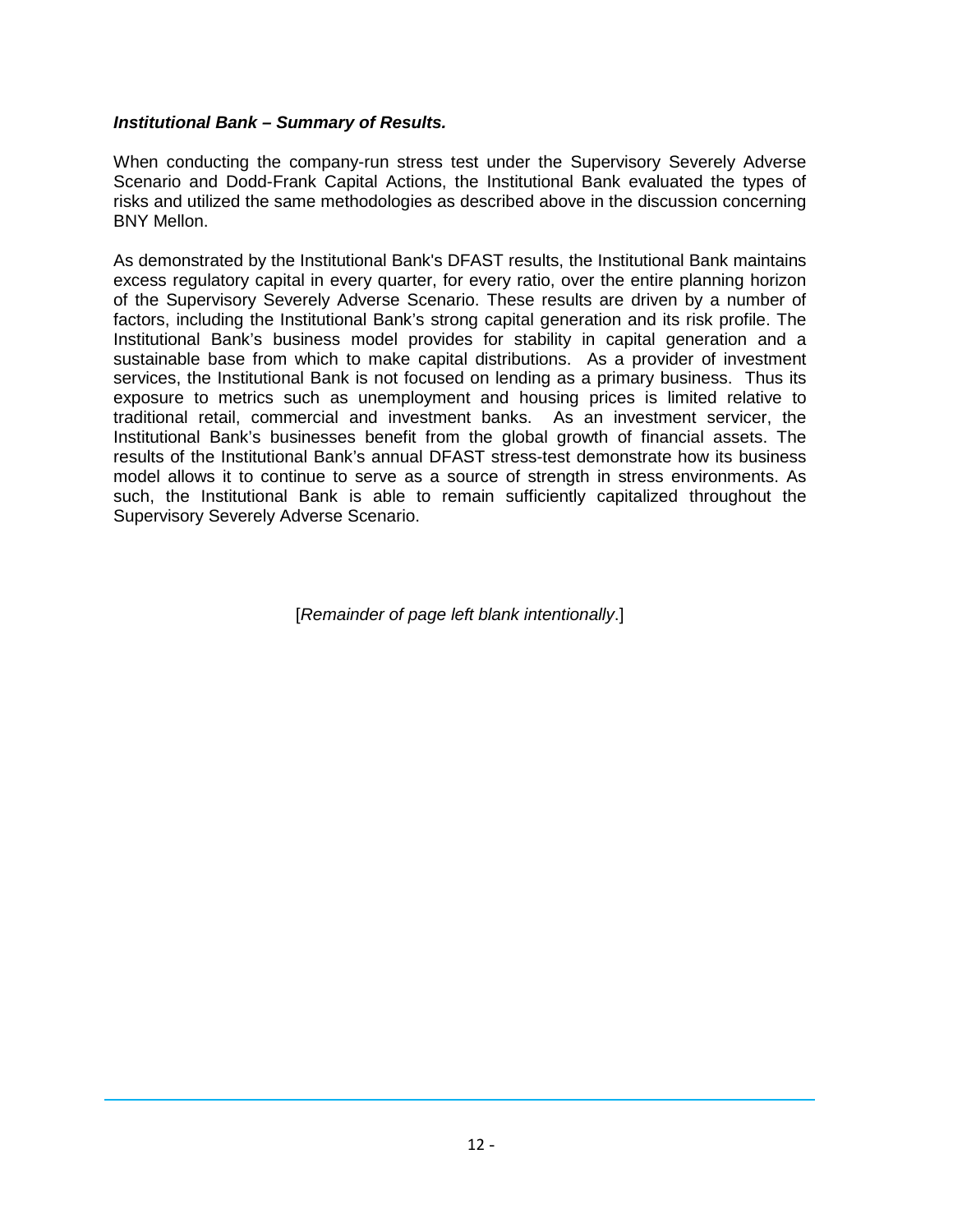## **Institutional Bank – Table of Statistical Results.**

## **COMPANY-RUN RESULTS**

## **Dodd-Frank Act Stress Testing Results**

Projected Stressed Capital Ratios

Institutional Bank Estimates in the Supervisory Severely Adverse Scenario

| Table 8: Projected Stressed Capital Ratios through Q4 2016 under the Supervisory<br><b>Severely Adverse Scenario</b> |            |               |                |
|----------------------------------------------------------------------------------------------------------------------|------------|---------------|----------------|
|                                                                                                                      |            |               |                |
|                                                                                                                      |            | <b>Ending</b> | <b>Minimum</b> |
| Tier 1 common ratio (%)                                                                                              | 16.1       | 16.8:         | 15.4           |
| Common equity tier 1 capital ratio (%)                                                                               | $16.8^{2}$ | 13.8:         | 12.4           |
| Tier 1 risk-based capital ratio (%)                                                                                  | $17.5^2$   | 14.3          | 12.9           |
| Total risk-based capital ratio (%)                                                                                   | $18.0^{2}$ | 15.1          | 13.5           |
| Tier 1 leverage ratio (%)                                                                                            | 5.4        | 5.3           | 5.1            |

1. The capital ratios are calculated using capital action assumptions provided within the Dodd-Frank Act stress testing rule. These projections represent hypothetical estimates that involve an economic outcome that is more adverse than expected. These estimates are not forecasts of expected losses, revenues, net income before taxes, or capital ratios. The minimum capital ratio presented is for the period Q4 2014 to Q4 2016.

2. Actual Q3 2014 risk-based capital ratios are calculated using Basel III standardized risk-weighted assets based on the generally applicable risk-based capital rules (during 2014 this standard looks to Basel I-based risk-weightings in lieu of Basel III's standardized approach). At Sept. 30, 2014 the Institutional Bank's reported constraining tier 1 capital and total capital ratios were 13.3% and 13.5%, respectively, based on asset risk-weightings using the Basel III advanced approach framework.

# Forward-Looking Statements

Additional information related to BNY Mellon is contained in BNY Mellon's reports filed with the Securities and Exchange Commission (the "SEC"), including the Annual Report on Form 10-K for the year ended December 31, 2014 (including the Annual Report to Shareholders (the "Annual Report") included with the 10-K) (the "2014 Form 10-K"), the Quarterly Reports on Form 10-Q and the Current Reports on Form 8-K (each, a "'34 Act Report"). These periodic '34 Act Reports can be viewed, as they become available, on the SEC's website at [www.sec.gov](http:www.sec.gov) and at [www.bnymellon.com.](http:www.bnymellon.com) Information contained in '34 Act Reports that BNY Mellon furnishes to the SEC subsequent to the date of the 2014 Form 10-K may modify, update and supersede the information contained in the 2014 Form 10-K and provided in this document.

This document and BNY Mellon's '34 Act Reports referred to above contain forward-looking statements within the meaning of the Private Securities Litigation Reform Act of 1995. Words such as "estimate," "forecast," "project," "anticipate," "confident," "target," "expect," "intend,"